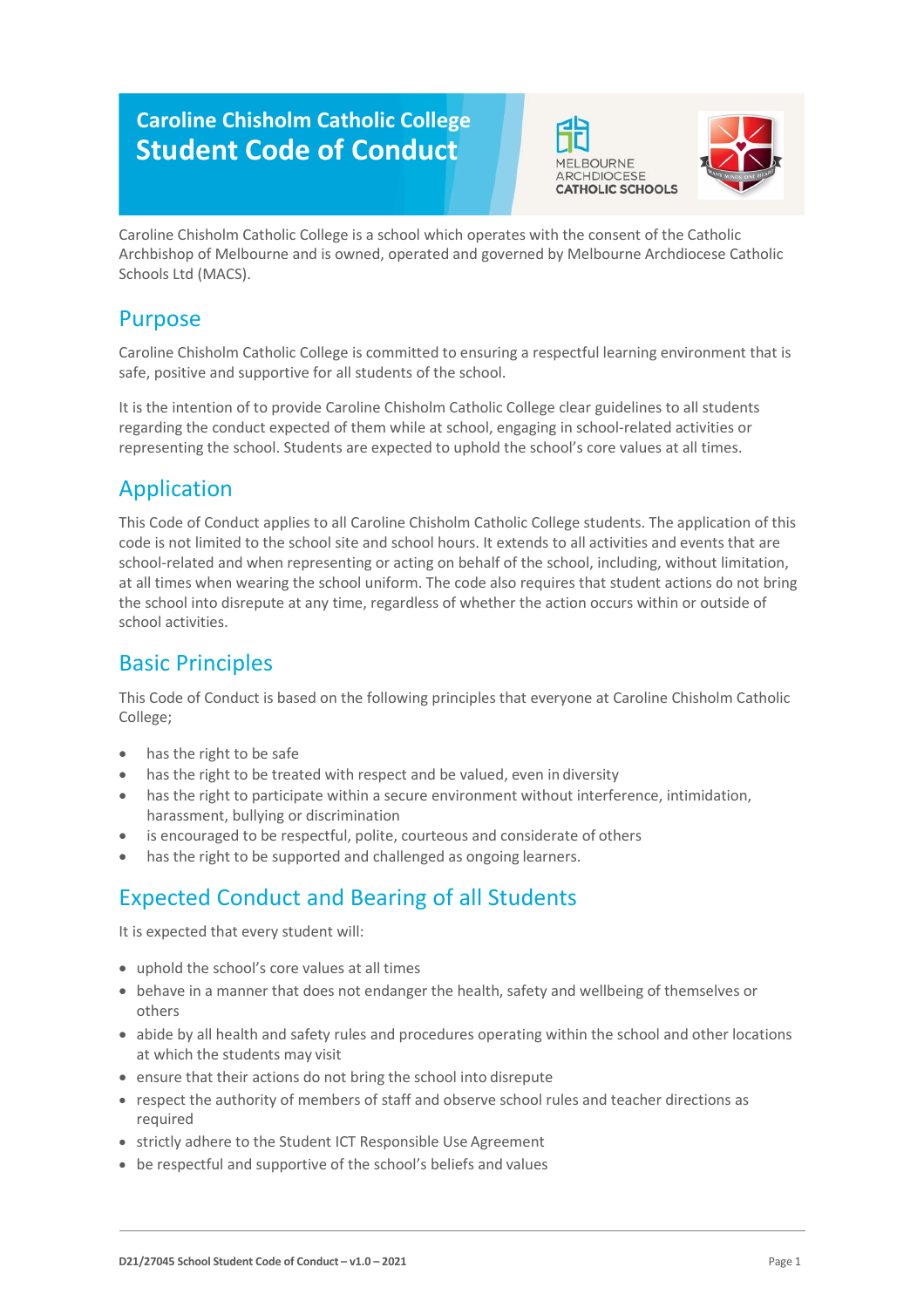- behave with courtesy and consideration for others
- refrain from all forms of bullying, harassment, racial vilification and discrimination of any nature
- report any behaviour of other students that is harmful to other students, or to the teachers or school
- support other students, or seek help for other students who need assistance or are in a vulnerable situation
- refrain from behaviour which would interrupt the work of any class or hinder the learning opportunities of other students
- respect school property and the property of staff, contractors, visitors and other students
- be punctual and attend all classes
- remain in the school grounds during the school day unless otherwise approved by the principal
- complete work set by teachers promptly and to the best of their ability and to take full advantage of the educational opportunities offered at the school
- dress neatly and with due regard for health, hygiene and safety in accordance with the school's uniform requirements.

#### Unacceptable Conduct

Unacceptable conduct includes, but is not limited to:

- touching, handling, pushing or otherwise physically or sexually engaging with students or others in a manner which is not appropriate and may endanger the health, safety and wellbeing of that person
- any form of physical or verbal violence (including fighting, assault or threats of violence, bullying, name calling, racial discrimination or discrimination on grounds of disability, appearance or religion)
- any form of cyber bullying or cyber abuse
- theft or misuse of property belonging to other students or the school
- sending inappropriate, offensive or explicit text messages, photos or videos
- language or conduct which is likely to offend, harass, bully or unfairly discriminate against any student, teacher, contractor or visitor
- the use of inappropriate or profane words or gestures and images
- unacceptable class attendance levels
- being uncooperative with teachers during class or school activities and generally disrupting planned activities.

#### Supporting Positive Behaviour

The school's Behaviour Management Policy is based on a model of Positive Behaviour Support. This is a model that acknowledges the positive behaviour of the majority of students, and puts strategies into place to model and specifically teach expected behaviours. It targets focused support, including staged sanctions, for the minority of students that do not embrace positive behaviour.

#### Breach of the Student Code of Conduct

Students who breach this code of conduct may be sanctioned by the class teacher or school principal as deemed appropriate given the nature of breach and the age of the student.

In cases of serious and/or persistent breaches of the student code of conduct, the Caroline Chisholm Catholic College Behaviour Management Policy outlines the consequences for student misbehaviour and the management of suspension and expulsion if matters come to those extremes.

In accordance with applicable legislation and the school's Child Safety Policy, the police and/or 'Families and Children's Services' within the Department of Families, Fairness and Housing (DFFH) will be informed of any unlawful breaches of this code.